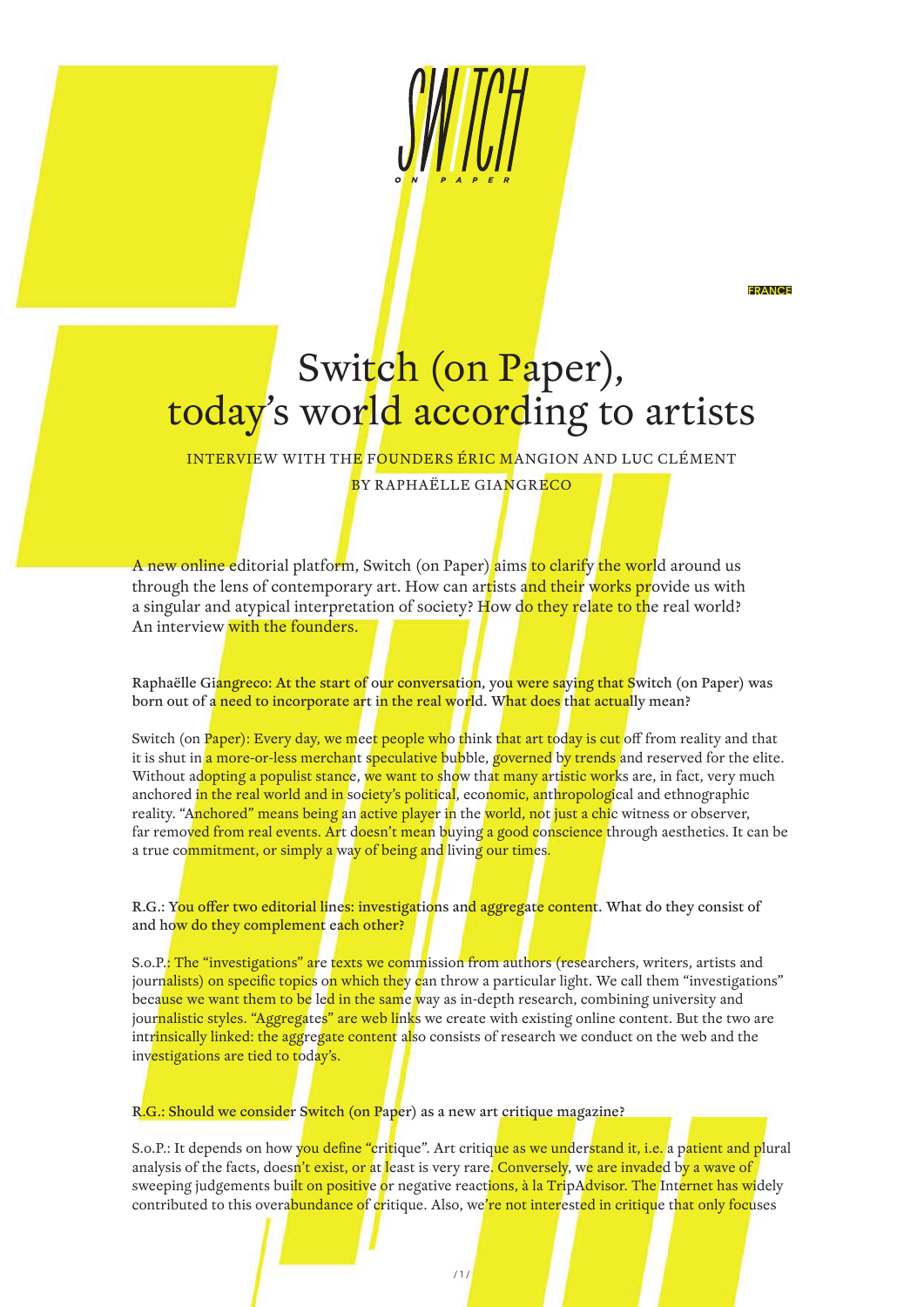on art. We want to tackle a multitude of topics from multiple angles, whose only common denominator is art. We are also wary of the word "new", as what's new quickly becomes old. "New" suggests a need for urgency that we are intent on fleeing. We do not aim to revolutionize, invent or reinvent anything. We want to invite in a wide variety of voices to help us understand the world around us in the light of experience. We take full responsibility for our choices and independence...

R.G.: Switch refers to the notion of switching on a light. But it also evokes switching over. Isn't that a paradox? And what is the connection between Switch and Paper?

S.o.P.: Shining a light on today's world doesn't mean marrying it. In our opinion, modern-day art isn't an answer, an end, a faith or a religion, but an issue we have trouble dealing with. We are not at ease with art, like many things in this world. But that doesn't mean we should reject it outright. In fact, the art we refer to as contemporary perfectly embodies the complexities and paradoxes of our times. That's what makes it truly contemporary. Becoming enlightened also means measuring what separates us from the facts and becoming aware of those distances. At that moment, we can switch our way of seeing things and change our point of view. As for the connection between Switch and Paper, there isn't one. We like this oxymoron because it evokes an immaterial flow of energy – and paper brings thoughts and writing into being.

R.G.: Studying "the complexities and paradoxes of our times" sounds like a political project.

S.o.P.: Asserting our wish to highlight works anchored in social reality obviously makes us political. But we are wary of this term, which could rapidly be held up as a marketing tool. Too many works claim to be political when they are not, or only superficially so. The political dimension can be a decoy producing hollow talk intended to discredit the aesthetic content of a production. Handling political concepts requires an acute perception of the world and awareness of reality. It also requires a true commitment, to avoid hypocrisy. That is why we rely on works that are truly anchored in the world. Today, art suffers greatly from its associations with luxury, finance and bling aesthetics. We want to show something else, a different facet of art. That's our political project.

R.G.: A lot of new magazines appear every day on the web. What makes you different?

S.o.P.: Our decision to produce often long and meticulous texts immediately differentiates us from the brevity in vogue on the web. We pay a lot of attention to ergonomics, to ensure that this approach against the tide is balanced by comfortable reading, a clear display, practical functionalities and fluid browsing. Going forward, Switch (on Paper) also aims to compile a genuine, qualified contemporary art database. The idea is to offer a tool that compiles and gives access to an abundance of high-quality information – guaranteed by our constant vigilance – capable of expanding exponentially. We want to develop a genuine specialist search engine and cooperate with a technological firm in the near future to design a dedicated algorithm. Lastly, Switch (on Paper) aims to become a meeting place for a community of readers and users with the same interests and questions on current-day art. We have incorporated a tool in the platform that allows people to comment or debate, but also get in contact with other community members, a bit like a micro artistic social network.

R.G.: How do you choose your investigations, aggregate content and authors? Have you set guidelines or drawn up specifications for text content?

S.o.P.: The aggregate content is built on regular research we conduct on works related to current affairs, but also on projects offering a singular focus on art, little-known to traditional information networks. This content can be artistic creations, or associative, public or private initiatives, together with socio-cultural experiments producing innovative ties with the public. We have created redirections to the sources of this content, but instead of using simple hypertext links, we systematically write a short introductory text to enlighten the reader on our choices. The investigative subjects are chosen on the basis of discussions with authors contacted by us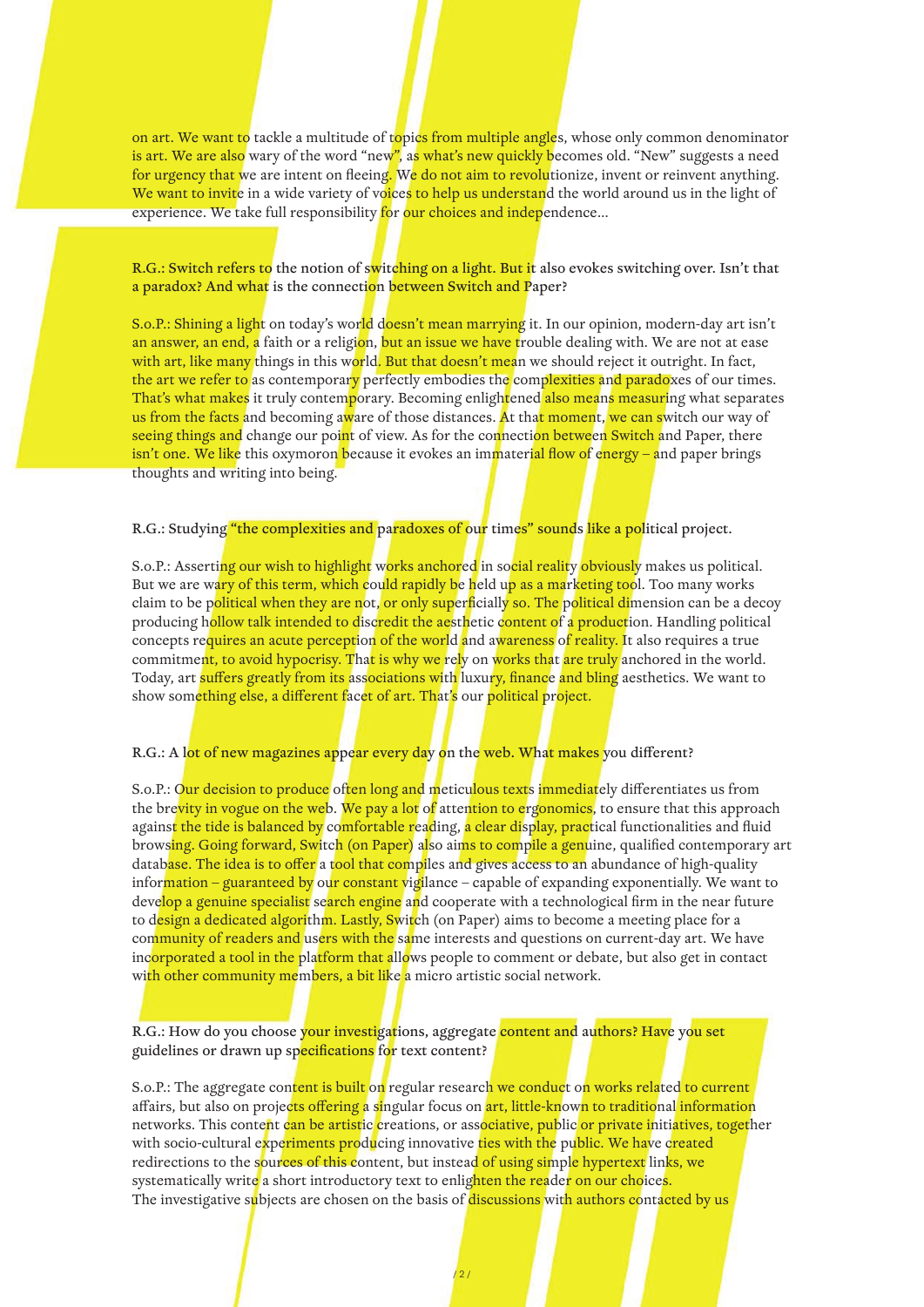according to their field of research or experimentation. We want to offer a variety of approaches, subjects and contexts. We haven't drawn up specifications per se, but we do ask authors to adopt a clarifying approach (rather than vulgarizing), rigorously give space to the various strata of the creative process and avoid the trap of artificial quotes, in particular the French Theory, abundantly quoted by art critics and generally unfounded. Our approach to social sciences is centrifugal, not stuck in a rut of perpetual references. We have worked very hard on editing, thanks to the professional skills of Frédéric Maria, who worked for 10 years for the P.O.L. publishing house.

## R.G.: Does Switch (on Paper) have a particular tone or style?

S.o.P.: Not yet, as we have deliberately opted to diversify our content and approaches. But little by little, we do hope to establish a certain style. That is one of the subjects we need to fine-tune over time. The digital experience, which brings us very close to our readers and their reactions, together with the ability of digital tools to deliver an analytical vision of the **content produced, s**hould definitely help us master our subject.

## R.G.: Did you have a model for the magazine?

S.o.P.: We don't really have any models, as we don't want to apply any recipes. But we obviously have studied existing productions in depth and taken lessons from the latest online tools and practises. Digital technology is evolving so fast that we are obliged to monitor them permanently to guarantee access to our content and the quality of the user experience in a spirit of sharing, exchanges and connection.

## R.G.: If you don't have a model magazine, do you have any artistic or societal references?

S.o.P.: We have many artistic references, not just one. And it's always difficult to quote one work over another. The only compass that has guided us throughout the creation process has been the book "Testimony" (1885-1915) by Charles Reznikoff: an epic work describing the story of America's entry into the modern world, through a minute account and the reproduction of court hearings on subjects ranging from neighbourhood or inheritance disputes to occupational accidents and everyday news items. This book shows how you can produce a great poetic work based on real life. On a societal level, we are influenced by the work of the "new sponsors" programme set up around 20 years ago by the Fondation de France. This programme cleverly associates users with works of art and architecture commissioned in situ, in everyday life. It is a pretty unique example of dialogue between the public and artists – a pragmatic approach to art.

## R.G.: What is your target public?

S.o.P.: That's always a delicate question when you launch this kind of project. Contrary to what we're hearing, we believe there is a very real audience for art. Just look at the success of certain events: visitors are generally curiosity-seekers driven by the strange, uncomprehending relationship they have with art. But we're intere<mark>sted in this am</mark>biguity – the fac<mark>t that we are</mark> drawn to things we cannot master. Even people who have been familiar with art for years get the same feeling. So, Switch (on Paper) is aimed at all these inquisitive strollers, together with human sciences students, art schools, art professionals, artists and anyone seeking an original, society-based information media. And there, we hope to reach a much wider public.

Switch (on Paper) is a French magazine with a deliberately international orientation. All the texts are translated into English (by Maya Dalinsky or Emmelene Landon) and relate to a wide variety of geographical areas. This diversity is an intrinsic part of our identity. In our opinion, local and global are inseparable. Our networks will be reaching out to other countries to find authors and subjects, together with the most varied readership possible.